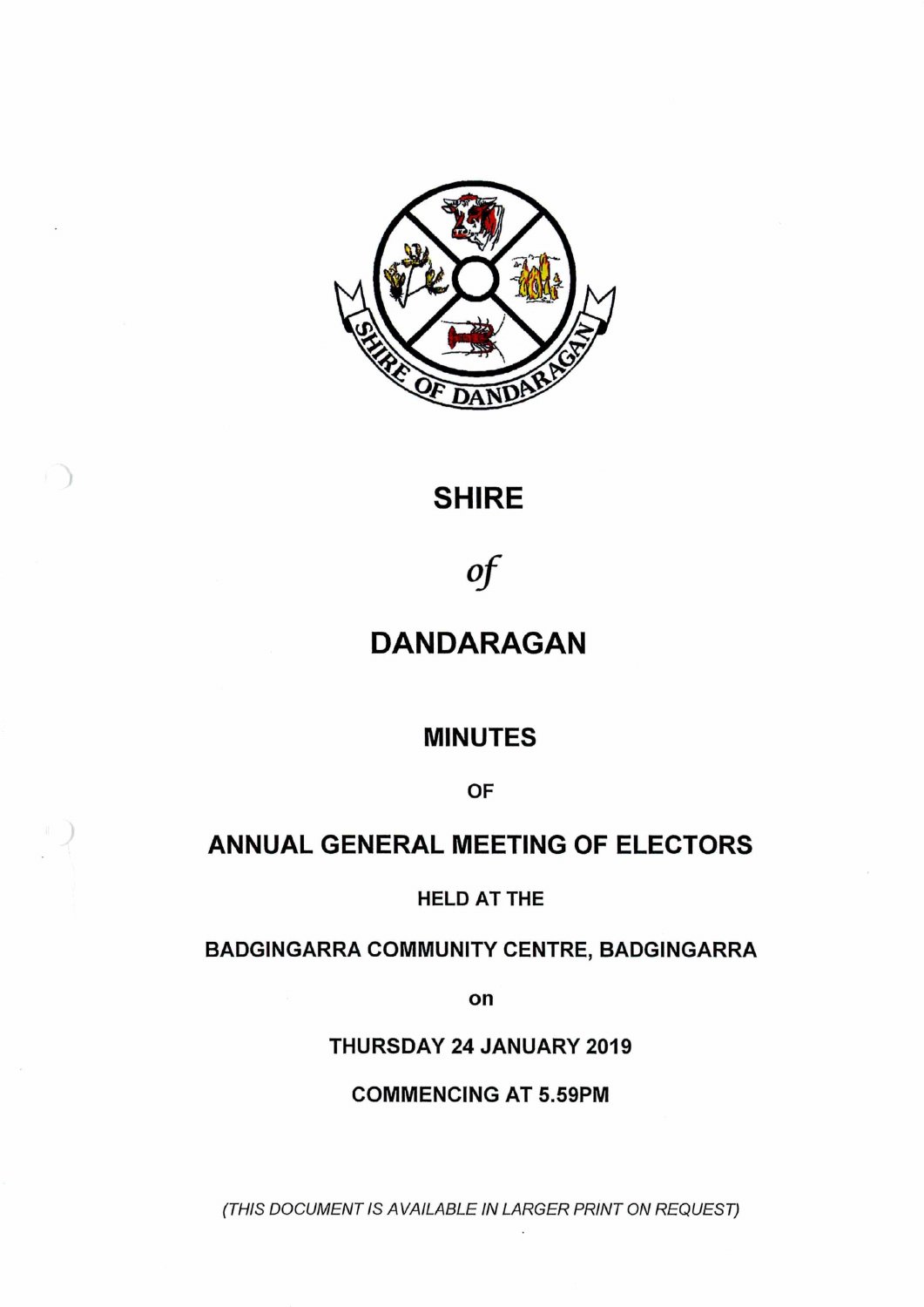# **Table of Contents**

| $\mathbf{3}$ |                                                  |                                                        |  |  |
|--------------|--------------------------------------------------|--------------------------------------------------------|--|--|
|              |                                                  | 3.1 ANNUAL GENERAL MEETING OF ELECTORS HELD 25 JANUARY |  |  |
|              | 4. RECEIVING OF THE 2017 / 2018 ANNUAL REPORT  2 |                                                        |  |  |
| 5.           |                                                  |                                                        |  |  |
|              |                                                  |                                                        |  |  |

 $\bar{z}$ 

 $\ddot{\phantom{1}}$ 

 $\sim$ 

 $\bar{\mathcal{A}}$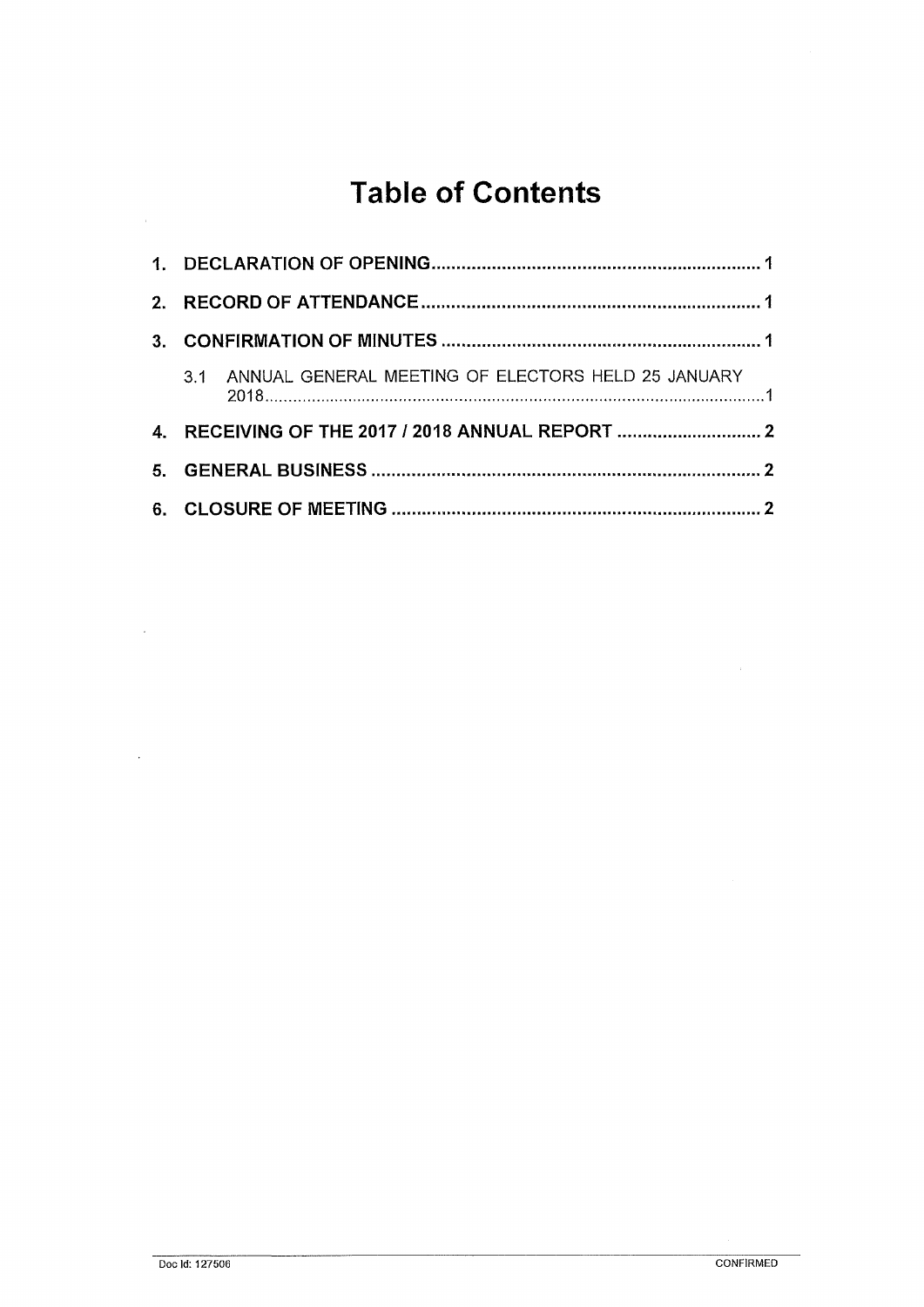# **MINUTES OF ANNUAL GENERAL MEETING OF ELECTORS 24 JANUARY 2019**

# <span id="page-2-0"></span>**1. DECLARATION OF OPENING**

The President declared the meeting open at 6.00pm.

# <span id="page-2-1"></span>**2. RECORD OF ATTENDANCE**

#### **Councillors:**

Councillor L Holmes (President) Councillor J Clarke Councillor A Eyre Councillor W Gibson Councillor K McGlew Councillor D Richardson Councillor R Shanhun Councillor D Slyns

# **Staff:**

| Jiah.         |                                                         |
|---------------|---------------------------------------------------------|
| Mr B Bailey   | (Chief Executive Officer)                               |
| Mr S Clayton  | (Executive Manager Corporate & Community Services)      |
| Mr D Chidlow  | (Executive Manager Development Services)                |
| Mr R Mackay   | (Planning Officer)                                      |
| Ms A Slyns    | (Economic Development Coordinator)                      |
| Ms M Perkins  | (Community Development Officer)                         |
| Mr T O'Gorman | (Community Services Officer / Club Development Officer) |
|               |                                                         |

### **Apologies:**

Councillor P Scharf

### **Electors / members of the public:**

Dale Park, Marion Park, Mike Kenny, Sara Kenny, Andrew Kenny, Deb Avery, Jonathan Nelson, Jillian Nelson, Des Greenwood, Jean Greenwood, Robyn Martin

# <span id="page-2-2"></span>**3. CONFIRMATION OF MINUTES**

**3.1 ANNUAL GENERAL MEETING OF ELECTORS HELD 25 JANUARY 2018**

**Moved Cr Richardson, seconded Cr Shanhun That the minutes of the Annual General Meeting of Electors held on 25 January 2018 as circulated be confirmed as a true and correct record.**

**CARRIED**